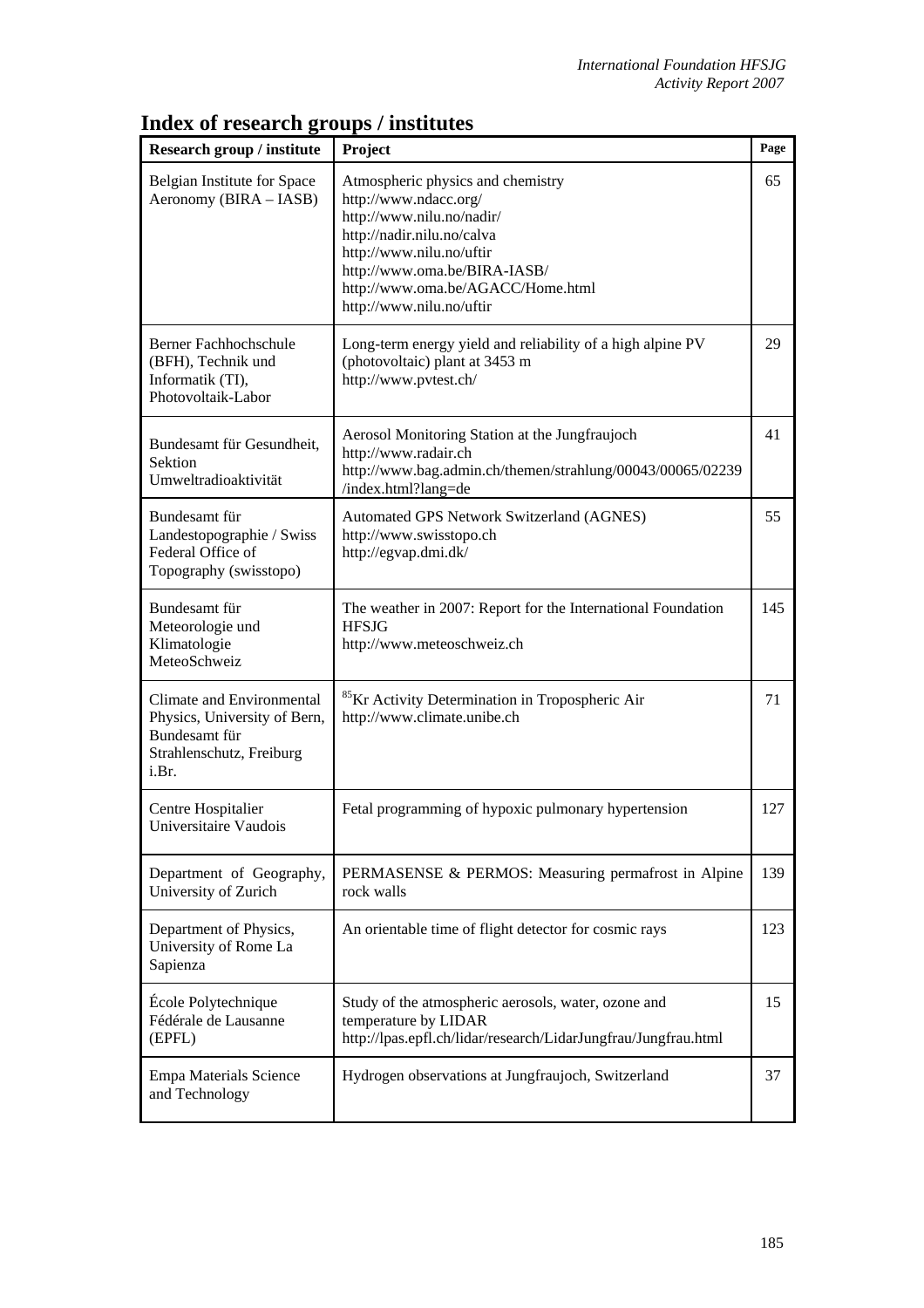| Research group / institute                                                                                                                                                                                                                                     | Project                                                                                                                                                                                                                                                       | Page |
|----------------------------------------------------------------------------------------------------------------------------------------------------------------------------------------------------------------------------------------------------------------|---------------------------------------------------------------------------------------------------------------------------------------------------------------------------------------------------------------------------------------------------------------|------|
| Empa Materials Science<br>and Technology                                                                                                                                                                                                                       | National Air Pollution Monitoring Network, NABEL<br>http://www.empa.ch/nabel<br>http://www.umwelt-<br>schweiz.ch/buwal/de/fachgebiete/fg_luft/luftbelastung/index.ht<br>ml                                                                                    | 31   |
| ETH, Zurich, Institute for<br>Atmospheric and Climate<br>Science                                                                                                                                                                                               | Studies of the Chemical Composition of Aerosol in Mixed<br><b>Phase Clouds</b>                                                                                                                                                                                | 99   |
| Federal Office of<br>Meteorology and<br>Climatology MeteoSwiss,<br>Payerne                                                                                                                                                                                     | Global Atmosphere Watch Radiation Measurements<br>http://www.meteoswiss.ch/<br>http://www.iapmw.unibe.ch/research/projects/STARTWAVE/st<br>artwave_dbs.html (IWV STARWAVE data)<br>http://wrdc.mgo.rssi.ru/                                                   | 19   |
| Institut d'Astrophysique et<br>de Géophysique -<br>Université de Liège                                                                                                                                                                                         | High resolution, solar infrared Fourier Transform Spectrometry.<br>Application to the study of the Earth atmosphere<br>http://sunset.astro.ulg.ac.be/girpas/gir4prof.htm<br>http://www.nilu.no/nadir/<br>ftp://ftp.cpc.ncep.noaa.gov/ndacc/                   | 5    |
| Institut für Atmosphäre und<br>Umwelt, Universität<br>Frankfurt                                                                                                                                                                                                | FINCH (Fast Ice Nucleus CHamber counter) Measurements of<br>Ice Nucleus concentration as function of Temperature and<br>Supersaturation during CLACE 6<br>http://www.geo.uni-frankfurt.de/iau/PhysAtm/index.html                                              | 85   |
| Institut für Umweltphysik,<br>Universität Heidelberg                                                                                                                                                                                                           | Long-term observations of ${}^{14}CO_2$ and ${}^{222}$ Radon at Jungfraujoch<br>http://www.iup.uni-heidelberg.de/institut/forschung/groups/kk/<br>http://www.iup.uni-<br>heidelberg.de/institut/forschung/groups/fa/radiokohlenstoff/radi<br>ometrie-web-html | 63   |
| Institut und Poliklinik für<br>Arbeits-, Sozial- und<br>Umweltmedizin, Ludwig-<br>Maximilians-Universität,<br>München<br>Viasys Healthcare GmbH,<br>Würzburg<br>Pneumologie, Medizinische<br>Klinik Innenstadt, Ludwig-<br>Maximilians-Universität,<br>München | Acute exposure to hypobaric hypoxia: influence on combined<br>lung diffusion capacity for NO and CO                                                                                                                                                           | 125  |
| Institute for Atmospheric<br>and Environmental<br>Sciences, J.W.Goethe<br>University Frankfurt                                                                                                                                                                 | Collection of large volume air sample<br>http://www.geo.uni-frankfurt.de/iau                                                                                                                                                                                  | 111  |
| Institute for Isotope<br>Geology and Mineral<br>Resources, ETH Zurich                                                                                                                                                                                          | Cosmogenic 3He and 21Ne measured in artificial quartz targets<br>after one year of exposure in the Swiss Alps<br>http://www.cronus.ethz.ch                                                                                                                    | 117  |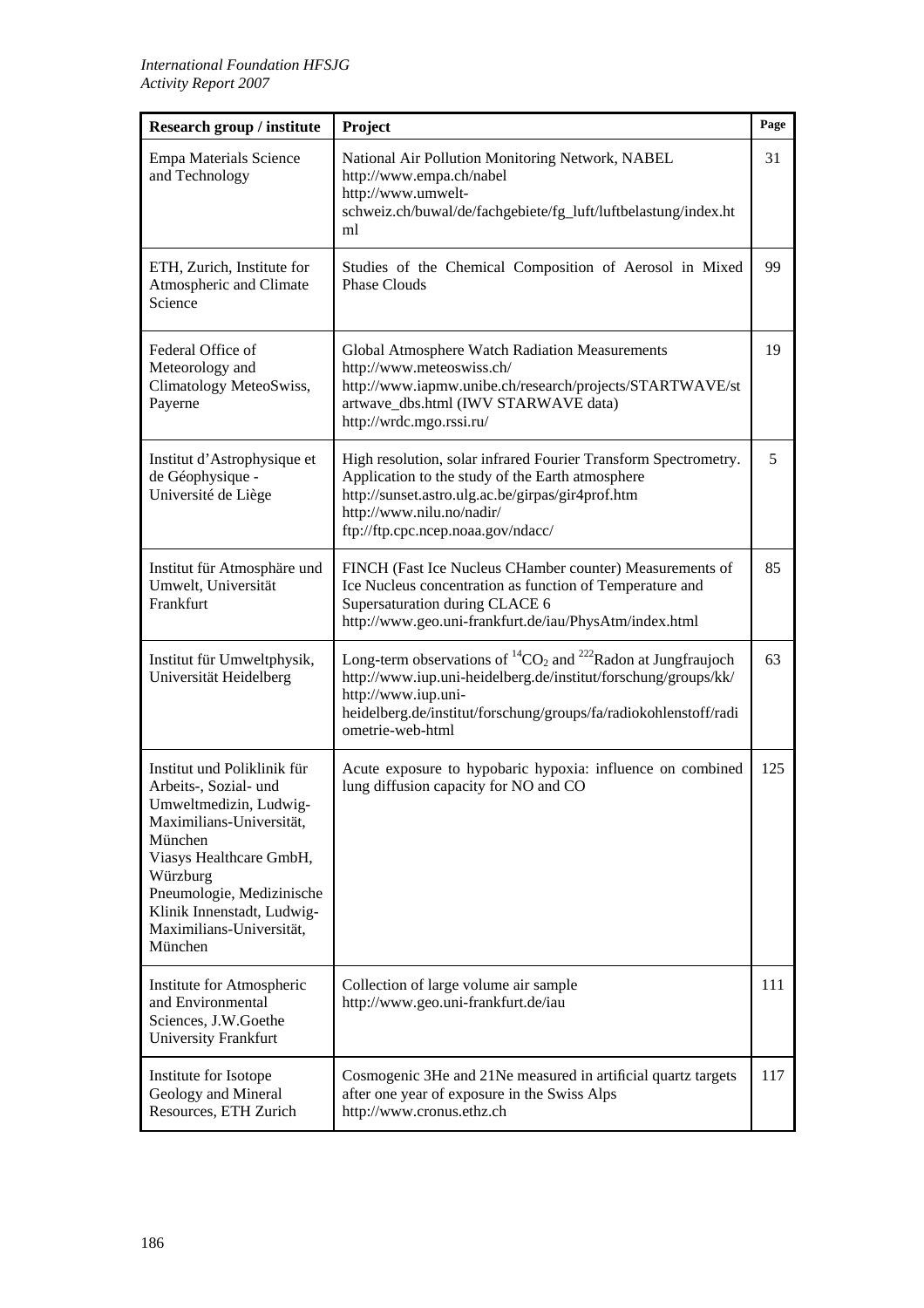| Research group / institute                                                                                                                              | Project                                                                                                                                                                                                                                                     | Page |
|---------------------------------------------------------------------------------------------------------------------------------------------------------|-------------------------------------------------------------------------------------------------------------------------------------------------------------------------------------------------------------------------------------------------------------|------|
| Klima- und Umweltphysik,<br>Physikalisches Institut,<br>Universität Bern                                                                                | High precision carbon dioxide and oxygen measurements<br>http://www.lsce.cnrs-gif.fr/CE-<br>atmosphere/database/index_database.html                                                                                                                         | 61   |
| Koninklijk Nederlands<br>Meteorologisch Instituut<br>(Royal Dutch<br>Meteorological Institute)                                                          | <b>GLOBE</b> Aerosol Monitoring project<br>www.knmi.nl/globe<br>www.globe.gov                                                                                                                                                                               | 109  |
| Labor für Radio- und<br>Umweltchemie der<br>Universität Bern und des<br><b>Paul Scherrer Instituts</b>                                                  | Mercury behaviour in the seasonal snow cover<br>VIVALDI (Variability in Ice, Vegetation, and Lake Deposits -<br>Integrated), within the frame of NCCR Climate<br>http://lch.web.psi.ch/<br>http://www.nccr-climate.unibe.ch/                                | 131  |
| Laboratory of Atmospheric<br>Chemistry, Paul Scherrer<br>Institute                                                                                      | Global Atmosphere Watch Aerosol Program at the Jungfraujoch<br>http://www.psi.ch/gaw<br>http://www.psi.ch/lac<br>http://aerosolforschung.web.psi.ch<br>http://www.meteoschweiz.ch/web/en/climate/global_climate_m<br>onitoring/GAW_CH_Allg/GAW-aerosol.html | 45   |
| Leibniz-Institut für<br>Troposphärenforschung,<br>Leipzig, Deutschland (IfT)                                                                            | Sampling and physico-chemical characterization of ice nuclei in<br>mixed phase clouds<br>http://www.tropos.de/ift_personal.html#wolkenma<br>http://cloudlab.tropos.de/physik_CVI1.html                                                                      | 91   |
| Max Planck Institute for<br>Chemistry,<br>Biogeochemistry<br>Department, Mainz                                                                          | Investigation of the cloud condensation nucleus (CCN) activity<br>of aerosol particles                                                                                                                                                                      | 97   |
| Particle Chemistry<br>Department<br>Institute for Atmospheric<br>Physics, University of<br>Mainz<br>and<br>Max Planck Institute for<br>Chemistry, Mainz | Cloud and Aerosol Characterization Experiment 6 (CLACE 6)<br>http://www.mpch-<br>mainz.mpg.de/%7Eschneid/CLACE6/index.ht                                                                                                                                    | 73   |
| Particle Chemistry<br>Department<br>Institute for Atmospheric<br>Physics, University of<br>Mainz<br>and<br>Max Planck Institute for<br>Chemistry, Mainz | Mass spectrometric studies of ice nuclei and background<br>aerosol within CLACE 6                                                                                                                                                                           | 79   |
| Physikalisches Institut,<br>Universität Bern                                                                                                            | Neutron Monitors - Study of solar and galactic cosmic rays<br>http://cosray.unibe.ch/                                                                                                                                                                       | 119  |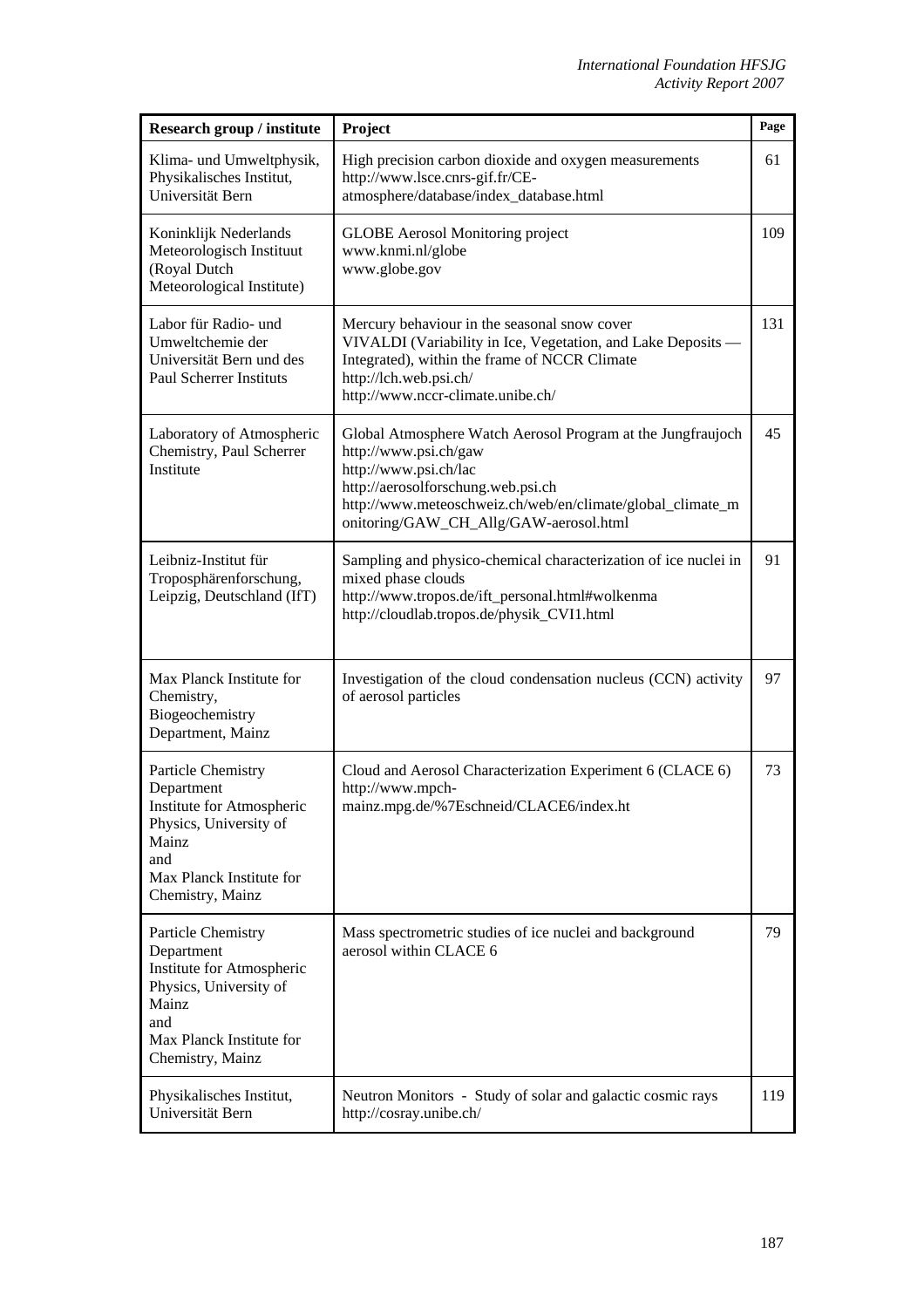| Research group / institute                                                                                                                                     | Project                                                                                                                                                                                                                                           | Page |
|----------------------------------------------------------------------------------------------------------------------------------------------------------------|---------------------------------------------------------------------------------------------------------------------------------------------------------------------------------------------------------------------------------------------------|------|
| Physikalisches Institut,<br>Universität Bern                                                                                                                   | SONTEL - Solar Neutron Telescope for the identification and<br>the study of high-energy neutrons produced in energetic<br>eruptions at the Sun<br>http://cosray.unibe.ch/<br>http://stelab.nagoya-u.ac.jp/ste-<br>www1/div3/CR/Neutron/index.html | 157  |
| I. Physikalisches Institut,<br>Universität zu Köln<br>Radioastronomisches<br>Institut, Universität Bonn                                                        | KOSMA - Kölner Observatorium für Submm-Astronomie<br>http://www.ph1.uni-koeln.de<br>http://www.ph1.uni-koeln.de/gg<br>http://www.astro.uni-bonn.de<br>http://www.astro.uni-bonn.de/~webrai/index.php                                              | 153  |
| Physikalisch-<br>Meteorologisches<br>Observatorium Davos,<br><b>World Radiation Center</b>                                                                     | Remote sensing of aerosol optical depth<br>http://www.pmodwrc.ch<br>http://www.pmodwrc.ch/worcc<br>http://wdca.jrc.it/                                                                                                                            | 25   |
| Physikalisch-<br>Meteorologisches<br>Observatorium Davos,<br><b>World Radiation Center</b>                                                                     | Longwave Infrared radiative forcing trend assimiliation over<br>Switzerland (LIRAS)<br>http://www.pmodwrc.ch                                                                                                                                      | 27   |
| Project SPAESRANE<br>(Solutions for the<br>Preservation of Aerospace<br><b>Electronic Systems</b><br>Reliability in the<br>Atmospheric Neutron<br>Environment) | SPAESRANE environmental experiments<br>http://www.spaesrane.com                                                                                                                                                                                   | 113  |
| <b>Respiratory Muscle</b><br>Laboratory, Dept of<br>Asthma, Allergy and<br>Respiratory Science, King's<br>College London, UK                                   | Changes in neural respiratory drive and breathlessness during<br>ascent to high altitude                                                                                                                                                          | 129  |
| Swiss Federal Institute for<br>Snow and Avalanche<br><b>Research SLF</b>                                                                                       | Permafrost in the Jungfrau East Ridge<br>www.slf.ch                                                                                                                                                                                               | 143  |
| Technische Universität<br>Darmstadt, Institut für<br>Angewandte<br>Geowissenschaften,<br>Umweltmineralogie                                                     | In-situ environmental scanning electron microscopic<br>investigation of the ice nucleating abilities of aerosol particles<br>from mixed-phase clouds from the CLACE 6 campaign                                                                    | 103  |
| Versuchsanstalt für<br>Wasserbau, Hydrologie und<br>Glaziologie,<br>ETH Zürich                                                                                 | Jökulhlaups from Gornersee                                                                                                                                                                                                                        | 161  |
| Versuchsanstalt für<br>Wasserbau, Hydrologie und<br>Glaziologie,<br>ETH Zentrum, Zürich                                                                        | Variations of the Grosser Aletschgletscher<br>http://www.vaw.ethz.ch/gz/<br>http://www.vaw.ethz.ch/research/glaciology/glacier_change/gz_<br>variations_gr_aletschgretscher                                                                       | 137  |

International Foundation HFSJG: http://www.hfsjg.ch/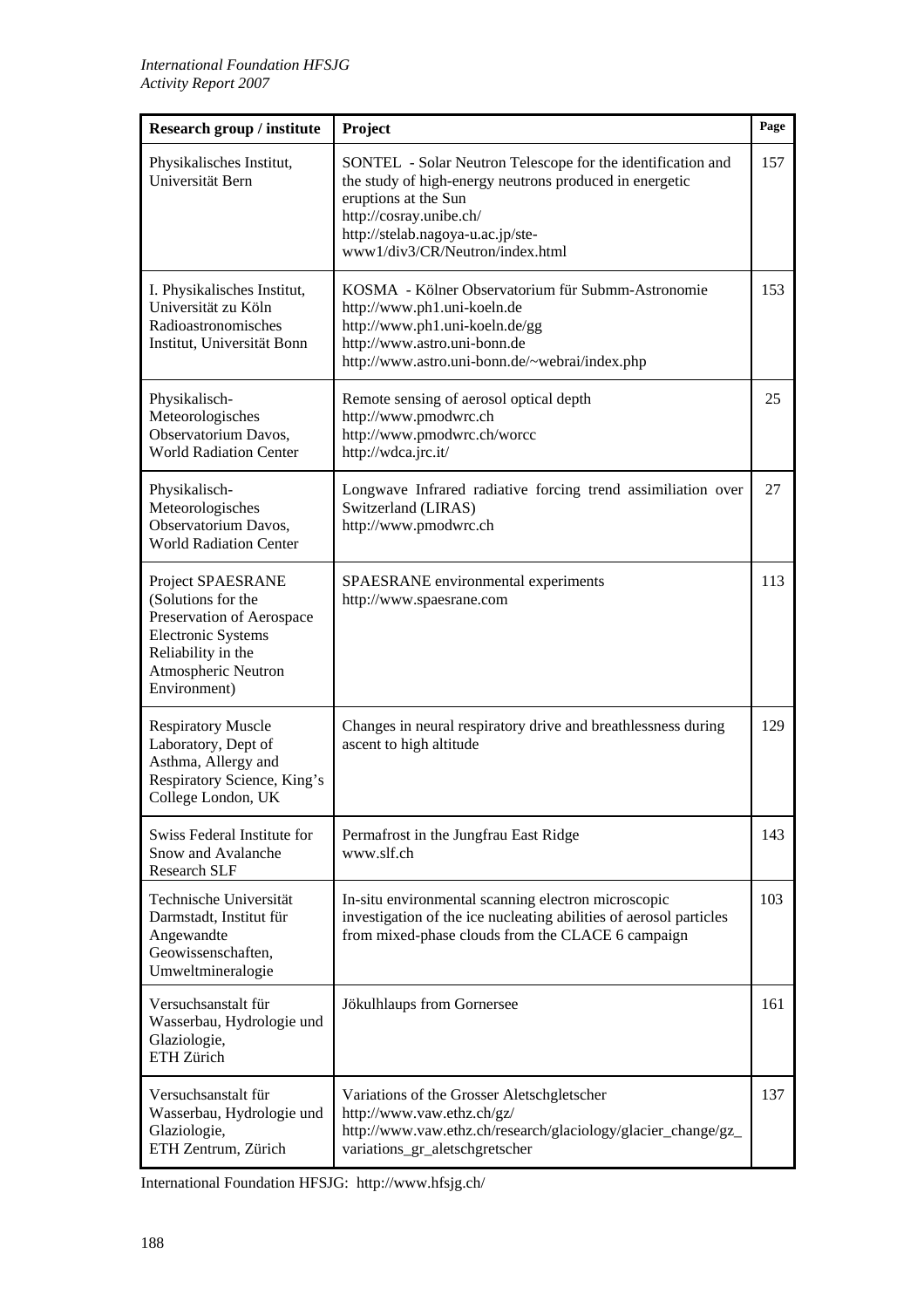## **Index of projects**

| Project                                                                                                                                                                                                                                            | Research group / institute                                                                                                                                                                                                                                     | Page |
|----------------------------------------------------------------------------------------------------------------------------------------------------------------------------------------------------------------------------------------------------|----------------------------------------------------------------------------------------------------------------------------------------------------------------------------------------------------------------------------------------------------------------|------|
| Acute exposure to hypobaric hypoxia: influence on combined<br>lung diffusion capacity for NO and CO                                                                                                                                                | Institut und Poliklinik für<br>Arbeits-, Sozial- und<br>Umweltmedizin, Ludwig-<br>Maximilians-Universität,<br>München<br>Viasys Healthcare GmbH,<br>Würzburg<br>Pneumologie, Medizinische<br>Klinik Innenstadt, Ludwig-<br>Maximilians-Universität,<br>München | 125  |
| Aerosol Monitoring Station at the Jungfraujoch<br>http://www.radair.ch<br>http://www.bag.admin.ch/themen/strahlung/00043/00065/022<br>39/index.html?lang=de                                                                                        | Bundesamt für Gesundheit,<br>Sektion Umweltradioaktivität                                                                                                                                                                                                      | 41   |
| An orientable time of flight detector for cosmic rays                                                                                                                                                                                              | Department of Physics,<br>University of Rome La<br>Sapienza                                                                                                                                                                                                    | 123  |
| Atmospheric physics and chemistry<br>http://www.ndacc.org/<br>http://www.nilu.no/nadir/<br>http://nadir.nilu.no/calva<br>http://www.nilu.no/uftir<br>http://www.oma.be/BIRA-IASB/<br>http://www.oma.be/AGACC/Home.html<br>http://www.nilu.no/uftir | Belgian Institute for Space<br>Aeronomy (BIRA - IASB)                                                                                                                                                                                                          | 65   |
| Automated GPS Network Switzerland (AGNES)<br>http://www.swisstopo.ch<br>http://egvap.dmi.dk/                                                                                                                                                       | Bundesamt für<br>Landestopographie / Swiss<br>Federal Office of<br>Topography (swisstopo)                                                                                                                                                                      | 55   |
| Changes in neural respiratory drive and breathlessness during<br>ascent to high altitude                                                                                                                                                           | <b>Respiratory Muscle</b><br>Laboratory, Dept of Asthma,<br>Allergy and Respiratory<br>Science, King's College<br>London, UK                                                                                                                                   | 129  |
| Cloud and Aerosol Characterization Experiment 6<br>(CLACE 6)<br>http://www.mpch-<br>mainz.mpg.de/%7Eschneid/CLACE6/index.ht                                                                                                                        | Particle Chemistry<br>Department<br>Institute for Atmospheric<br>Physics, University of Mainz<br>and<br>Max Planck Institute for<br>Chemistry, Mainz                                                                                                           | 73   |
| Collection of large volume air sample<br>http://www.geo.uni-frankfurt.de/iau                                                                                                                                                                       | Institute for Atmospheric and<br>Environmental Sciences,<br>J.W.Goethe University<br>Frankfurt                                                                                                                                                                 | 111  |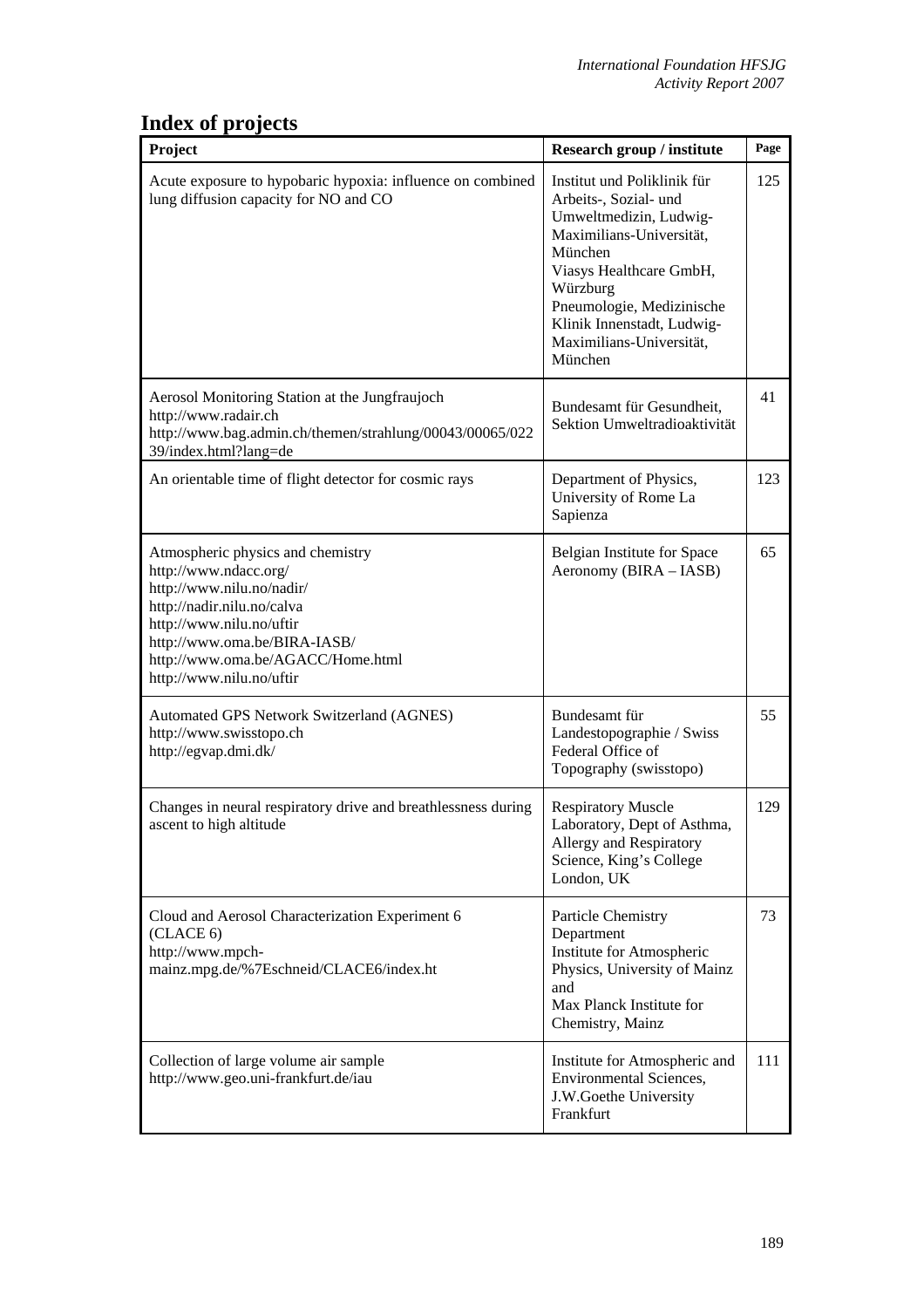| Project                                                                                                                                                                                                                                                        | Research group / institute                                                                                 | Page |
|----------------------------------------------------------------------------------------------------------------------------------------------------------------------------------------------------------------------------------------------------------------|------------------------------------------------------------------------------------------------------------|------|
| Cosmogenic 3He and 21Ne measured in artificial quartz<br>targets after one year of exposure in the Swiss Alps<br>http://www.cronus.ethz.ch                                                                                                                     | Institute for Isotope Geology<br>and Mineral Resources, ETH<br>Zurich                                      | 117  |
| Fetal programming of hypoxic pulmonary hypertension                                                                                                                                                                                                            | Centre Hospitalier<br>Universitaire Vaudois                                                                | 127  |
| FINCH (Fast Ice Nucleus CHamber counter) Measurements<br>of Ice Nucleus concentration as function of Temperature and<br>Supersaturation during CLACE 6<br>http://www.geo.uni-frankfurt.de/iau/PhysAtm/index.html                                               | Institut für Atmosphäre und<br>Umwelt, Universität<br>Frankfurt                                            | 85   |
| Global Atmosphere Watch Aerosol Program at the<br>Jungfraujoch<br>http://www.psi.ch/gaw<br>http://www.psi.ch/lac<br>http://aerosolforschung.web.psi.ch<br>http://www.meteoschweiz.ch/web/en/climate/global_climate_<br>monitoring/GAW_CH_Allg/GAW-aerosol.html | Laboratory of Atmospheric<br>Chemistry, Paul Scherrer<br>Institute                                         | 45   |
| Global Atmosphere Watch Radiation Measurements<br>http://www.meteoswiss.ch/<br>http://www.iapmw.unibe.ch/research/projects/STARTWAVE<br>/startwave_dbs.html (IWV STARWAVE data)<br>http://wrdc.mgo.rssi.ru/                                                    | Federal Office of<br>Meteorology and<br>Climatology MeteoSwiss,<br>Payerne                                 | 19   |
| <b>GLOBE</b> Aerosol Monitoring project<br>www.knmi.nl/globe<br>www.globe.gov                                                                                                                                                                                  | Koninklijk Nederlands<br>Meteorologisch Instituut<br>(Royal Dutch Meteorological<br>Institute)             | 109  |
| High precision carbon dioxide and oxygen measurements<br>http://www.lsce.cnrs-gif.fr/CE-<br>atmosphere/database/index_database.html                                                                                                                            | Klima- und Umweltphysik,<br>Physikalisches Institut,<br>Universität Bern                                   | 61   |
| High resolution, solar infrared Fourier Transform<br>Spectrometry. Application to the study of the Earth<br>atmosphere<br>http://sunset.astro.ulg.ac.be/girpas/gir4prof.htm<br>http://www.nilu.no/nadir/<br>ftp://ftp.cpc.ncep.noaa.gov/ndacc/                 | Institut d'Astrophysique et de<br>Géophysique - Université de<br>Liège                                     | 5    |
| Hydrogen observations at Jungfraujoch, Switzerland                                                                                                                                                                                                             | Empa Materials Science and<br>Technology                                                                   | 37   |
| In-situ environmental scanning electron microscopic<br>investigation of the ice nucleating abilities of aerosol particles<br>from mixed-phase clouds from the CLACE 6 campaign                                                                                 | Technische Universität<br>Darmstadt, Institut für<br>Angewandte<br>Geowissenschaften,<br>Umweltmineralogie | 103  |
| Investigation of the cloud condensation nucleus (CCN)<br>activity of aerosol particles                                                                                                                                                                         | Max Planck Institute for<br>Chemistry, Biogeochemistry<br>Department, Mainz                                | 97   |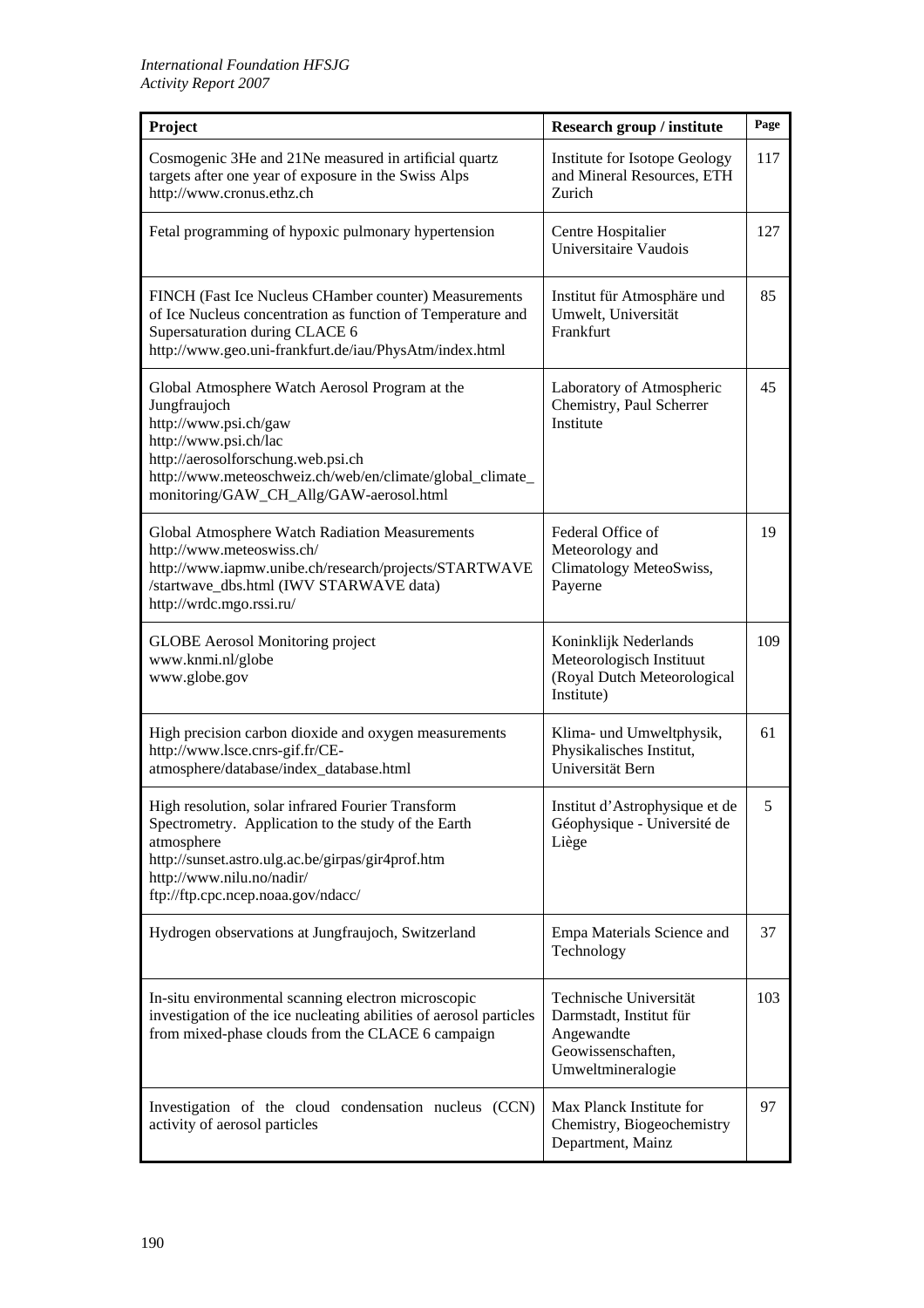| Project                                                                                                                                                                                                                                                              | Research group / institute                                                                                                                           | Page |
|----------------------------------------------------------------------------------------------------------------------------------------------------------------------------------------------------------------------------------------------------------------------|------------------------------------------------------------------------------------------------------------------------------------------------------|------|
| Jökulhlaups from Gornersee                                                                                                                                                                                                                                           | Versuchsanstalt für<br>Wasserbau, Hydrologie und<br>Glaziologie,<br>ETH Zürich                                                                       | 161  |
| KOSMA - Kölner Observatorium für Submm-Astronomie<br>http://www.ph1.uni-koeln.de<br>http://www.ph1.uni-koeln.de/gg<br>http://www.astro.uni-bonn.de<br>http://www.astro.uni-bonn.de/~webrai/index.php                                                                 | I. Physikalisches Institut,<br>Universität zu Köln<br>Radioastronomisches Institut,<br>Universität Bonn                                              | 153  |
| <sup>85</sup> Kr Activity Determination in Tropospheric Air<br>http://www.climate.unibe.ch                                                                                                                                                                           | Climate and Environmental<br>Physics, University of Bern,<br>Bundesamt für<br>Strahlenschutz, Freiburg i.Br.                                         | 71   |
| Long-term energy yield and reliability of a high alpine PV<br>(photovoltaic) plant at 3453 m<br>http://www.pvtest.ch/                                                                                                                                                | Berner Fachhochschule<br>(BFH), Technik und<br>Informatik (TI),<br>Photovoltaik-Labor                                                                | 29   |
| Long-term observations of ${}^{14}CO_2$ and ${}^{222}$ Radon at<br>Jungfraujoch<br>http://www.iup.uni-<br>heidelberg.de/institut/forschung/groups/kk/<br>http://www.iup.uni-<br>heidelberg.de/institut/forschung/groups/fa/radiokohlenstoff/ra<br>diometrie-web-html | Institut für Umweltphysik,<br>Universität Heidelberg                                                                                                 | 63   |
| Longwave Infrared radiative forcing trend assimiliation over<br>Switzerland (LIRAS)<br>http://www.pmodwrc.ch                                                                                                                                                         | Physikalisch-<br>Meteorologisches<br>Observatorium Davos, World<br><b>Radiation Center</b>                                                           | 27   |
| Mass spectrometric studies of ice nuclei and background<br>aerosol within CLACE 6                                                                                                                                                                                    | Particle Chemistry<br>Department<br>Institute for Atmospheric<br>Physics, University of Mainz<br>and<br>Max Planck Institute for<br>Chemistry, Mainz | 79   |
| Mercury behaviour in the seasonal snow cover<br>VIVALDI (Variability in Ice, Vegetation, and Lake Deposits<br>- Integrated), within the frame of NCCR Climate<br>http://lch.web.psi.ch/<br>http://www.nccr-climate.unibe.ch/                                         | Labor für Radio- und<br>Umweltchemie der<br>Universität Bern und des<br><b>Paul Scherrer Instituts</b>                                               | 131  |
| National Air Pollution Monitoring Network, NABEL<br>http://www.empa.ch/nabel<br>http://www.umwelt-<br>schweiz.ch/buwal/de/fachgebiete/fg_luft/luftbelastung/index.<br>html                                                                                           | Empa Materials Science and<br>Technology                                                                                                             | 31   |
| Neutron Monitors - Study of solar and galactic cosmic rays<br>http://cosray.unibe.ch/                                                                                                                                                                                | Physikalisches Institut,<br>Universität Bern                                                                                                         | 119  |